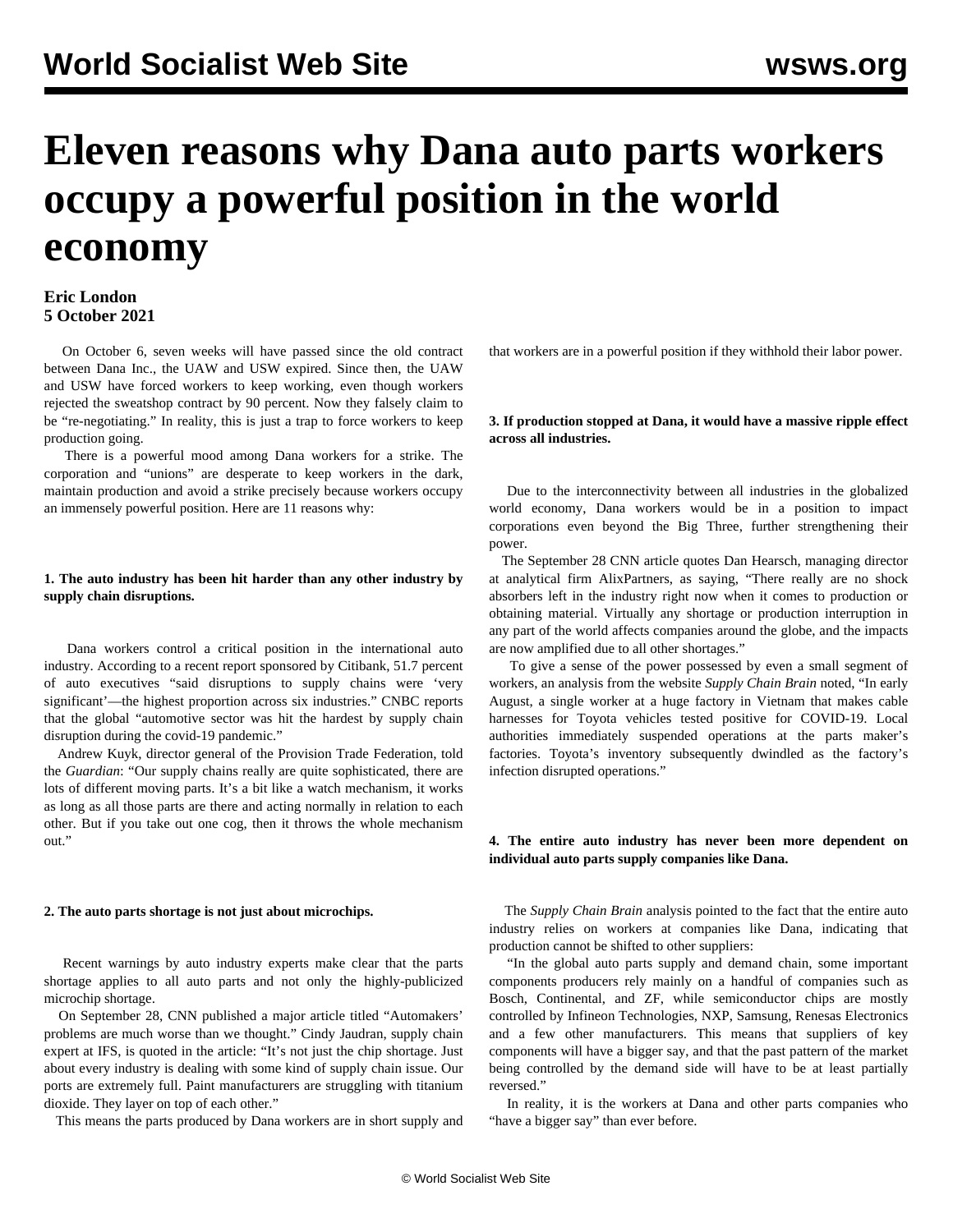#### **5. Labor shortages are driving wages up (but cost of living is rising too).**

 Dana needs workers more than the workers need Dana. Labor shortages are impacting corporations across all industries, placing workers like those at Dana in a powerful position to drive up wages further. In an August 2021 survey from the analytical firm GlobalTranz, 9 in 10 supply chain CEOs say they need to increase hiring to meet demand for the Christmas holidays, and half plan to raise wages by the end of 2021 to retain workers.

 According to data from the U.S. Chamber of Commerce, "there are approximately half as many available workers for every open job across the country as there have been on average over the past 20 years, and the ratio continues to fall." Chamber of Commerce CEO Suzanne Clark said, "The worker shortage is real—and it's getting worse by the day."

 As a result, wages for manufacturing workers, as well as in other industrial sectors, are reaching record highs. In August 2021, information from the Bureau of Labor Statistics shows average non-supervisory hourly manufacturing wages reached \$24.01, up from \$22.87 in July 2020 and up from \$20.55 from August 2016, just five years ago.

 But according to the *Wall Street Journal*, "consumer inflation is running above 5 percent, wiping out nominal wage gains." That means a wage increase of 25 percent would really amount to a pay freeze over a fiveyear contract. Wage demands of 60, 70 or 80 percent are required to improve the lives of Dana workers.

## **6. Dana produces parts for trucks and transport vehicles that are critical for global shipping and many other industries.**

 Parts produced by Dana workers go to make more than just cars and trucks. Dana workers produce parts for vehicles that are necessary for global shipping and for critical industries like mining, warehousing and construction.

 A Dana corporate presentation made to investors on September 28 shows the company believes there will be a \$10.2 billion market for heavy equipment by 2030. Dana already produces parts for semi-trucks, highpowered mining drills, school buses, heavy-duty tractors, construction equipment like bulldozers and forklifts, as well as scissor elevators used by warehousing corporations. This means workers at Dana can determine the tempo of the entire global supply chain and production at critical industries that rely on vehicles built with parts installed by Dana workers.

#### **7. The auto companies' supply chain breakdown is not going to improve soon.**

 According to a September 30 article in the *Wall Street Journal*, auto sales continue to drop as a result of parts shortages, and the situation is not going to improve soon: "Auto executives for months have expressed optimism that the problem would begin to ease by year's end. Now, there is an emerging view that the chip shortage has morphed from a short-term crisis into a structural upheaval for the automotive supply chain that could take years to fully overcome."

 This places autoworkers in an unprecedented and powerful position. The *Wall Street Journal* continues: "That holdup [parts shortage] is the main reason IHS [a global auto industry analytical firm] recently slashed its forecast for global vehicle output in 2022, cutting it by about 8.5 million vehicles from its previous outlook, for a total of 82.6 million. The company blames this year's production losses from supply-chain disruptions, primarily the chip shortage, at about 10.6 million vehicles."

#### **8. High international shipping costs mean North American auto assembly depends on Dana now more than ever.**

 The cost of shipping parts or finished cars has never been higher, meaning Dana is not in a position to increase production at overseas facilities to make up for a decline in production in the US. It costs \$14,000 *per container* to ship goods from the Far East to Northern Europe, for example, up from less than \$2,000 in August 2020 and \$7,500 in April 2021. Many ports, including the port of Long Beach in California, are backed up, with ships waiting for many days to dock and unload goods.

 Emil Naus, a specialist in supply chain management for the consulting firm BearingPoint, told the *Financial Times* in an August 10 article, "A combination of increased shipping costs, combined with the risks that are embedded in long lead times and the fear of increased trade restrictions, is now forcing the re-evaluation of sourcing decisions, potentially opening up production closer to the market."

 General Motors CEO Mary Barra made a similar statement in an online interview recently. "We're going to make some pretty substantial shifts in our supply chain. It's a solvable problem, but it's going to be here a little longer."

 This underscores the need for the international unity between workers across the world, including in the US, Mexico and China, to confront the transnational corporations together.

#### **9. Dana is generating immense profits.**

 Dana has paid immense salaries to executives like CEO James Kamsickas, whose pay is over \$10 million per year. In the last five years—a time period that includes all of the last contract—Dana increased its profits by over 40 percent, netting a total of \$300 million. Its share value increased 75 percent in the last five years, and it handed out over \$400 million in share buybacks and dividends. It delivered a shareholder return of 92 percent over this period. These profits were acquired through the extreme exploitation imposed by the last contract. The UAW and USW made the corporation and its shareholders very wealthy by increasing the suffering of the workers who produce the company's wealth.

## **10. The corporations are worried about growing working-class anger over COVID-19 deaths due to factory spread.**

 COVID-19 is spreading throughout Dana plants, placing workers' lives and the lives of their families at risk of death or long-term debilitation. This not only impacts production, it produces anger among workers whose lives are being sacrificed for corporate profit. In a recent interview on